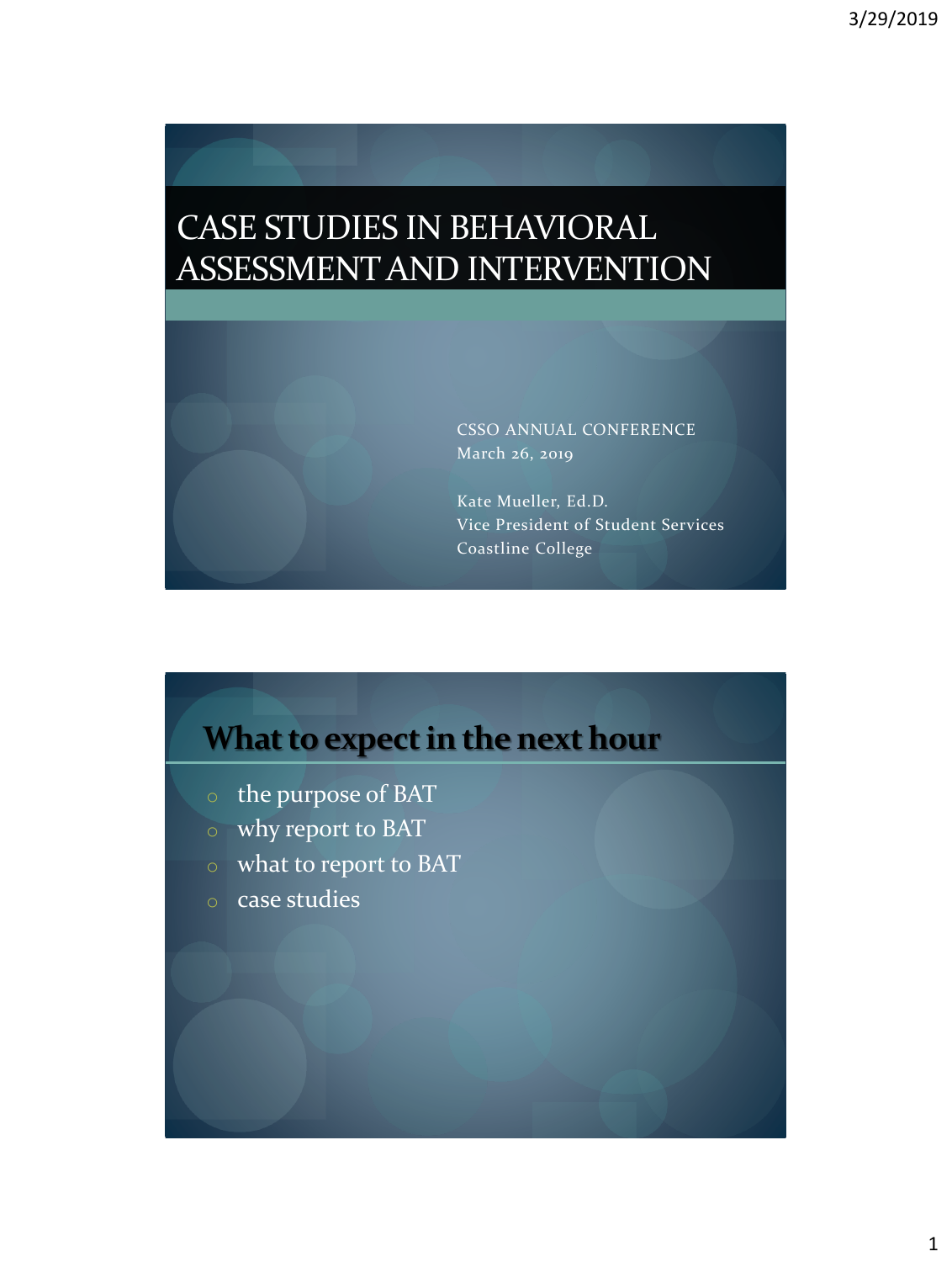

# **Differentiating who handles …**

**Student Conduct / Dean of Students** 豢

**Public Safety**

豢 **Behavioral Assessment Team**

*It's all about context*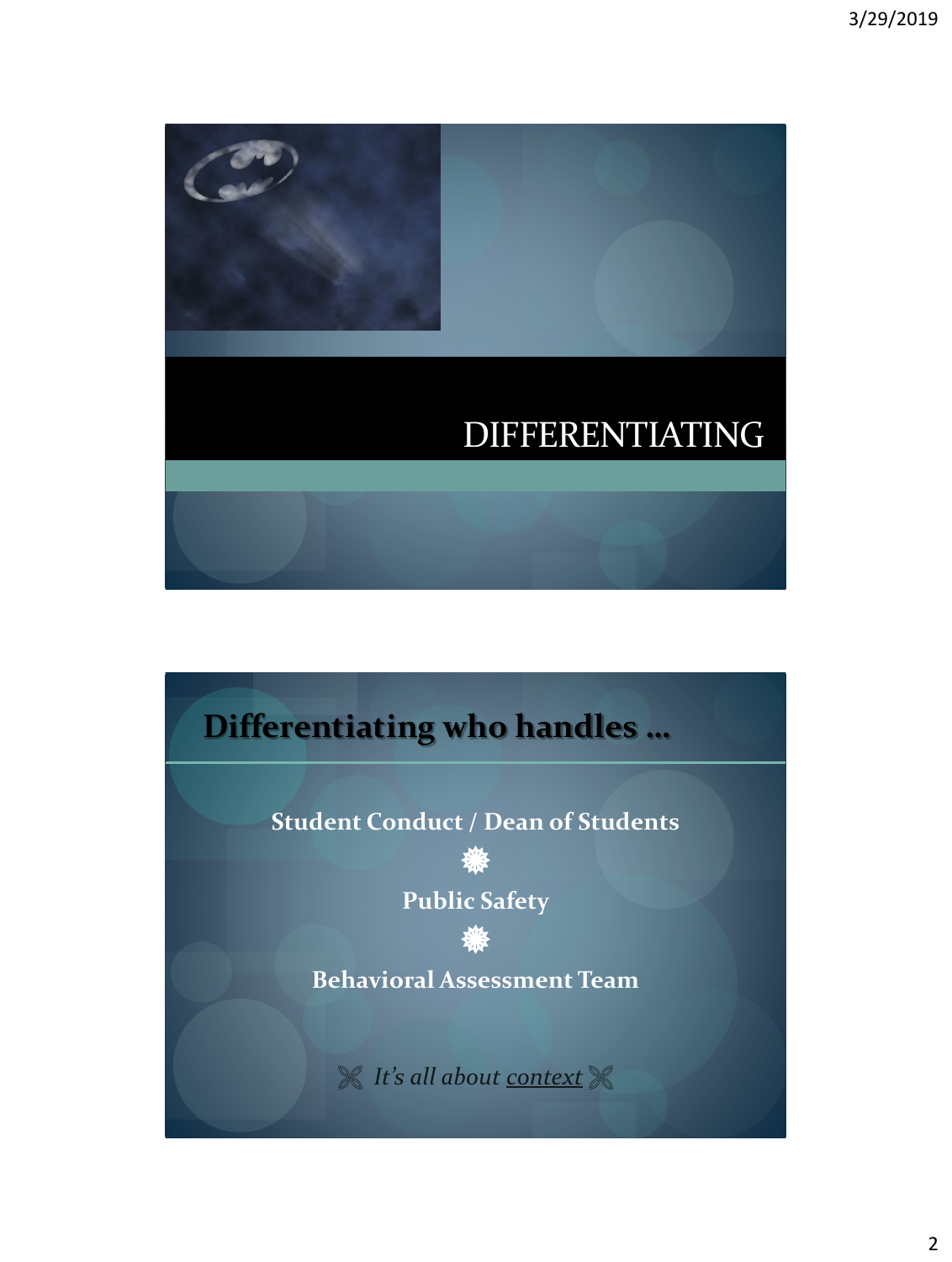# **Classroom Management**

➢**He is staring at me while I lecture.**

# **Classroom Management**

➢**He is staring at me while I lecture.**

➢**She is criticizing my teaching and challenging my syllabus.**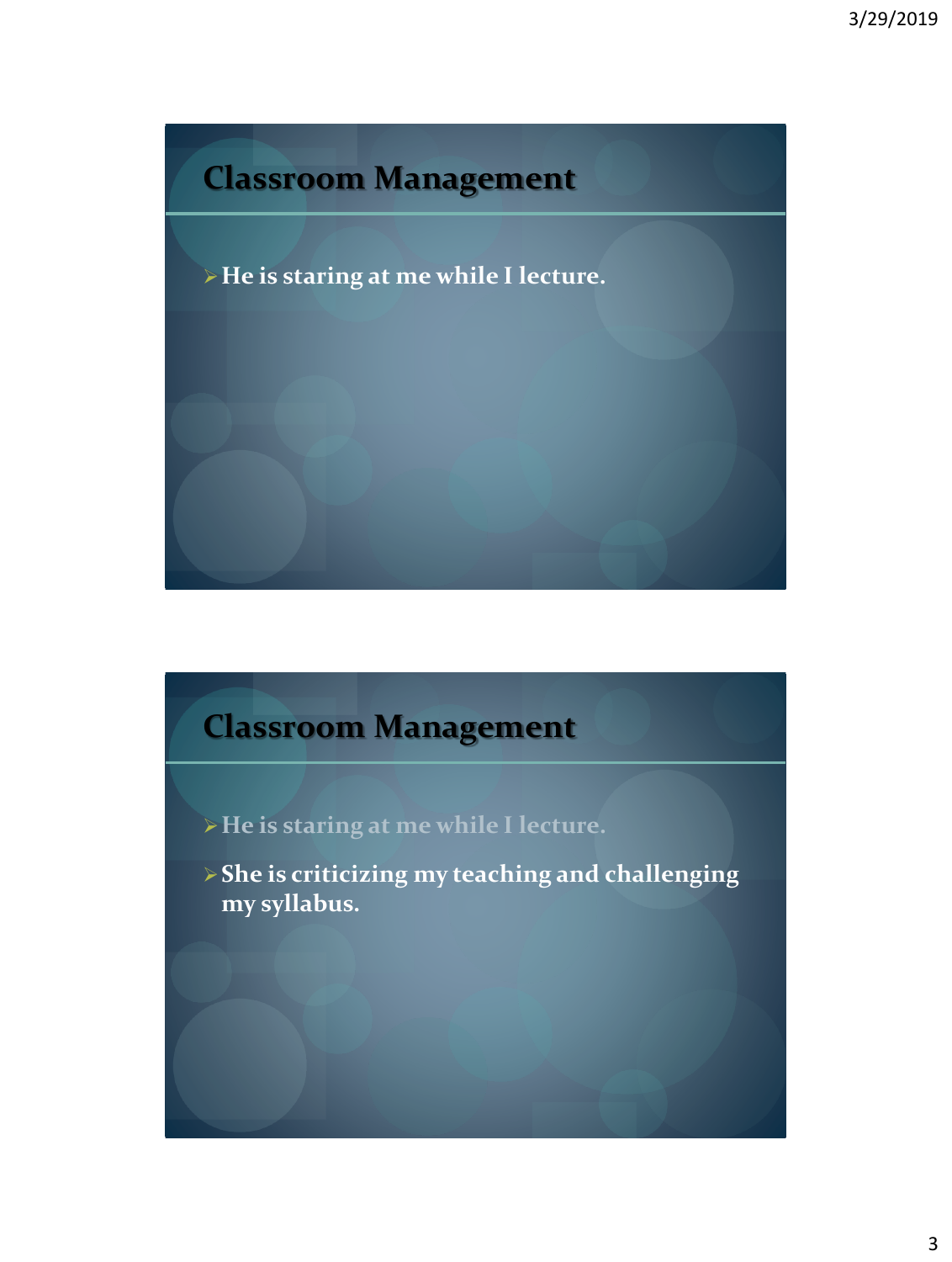## **Classroom Management**

- ➢**He is staring at me while I lecture.**
- ➢**She is criticizing my teaching and challenging my syllabus.**
- ➢**I keep warning the student that they need to put their phone away.**

## **Classroom Management**

- ➢**He is staring at me while I lecture.**
- ➢**She is criticizing my teaching and challenging my syllabus.**
- ➢**I keep warning the student that they need to put their phone away.**
- ➢**The student continues to come in late and it is disruptive to my teaching.**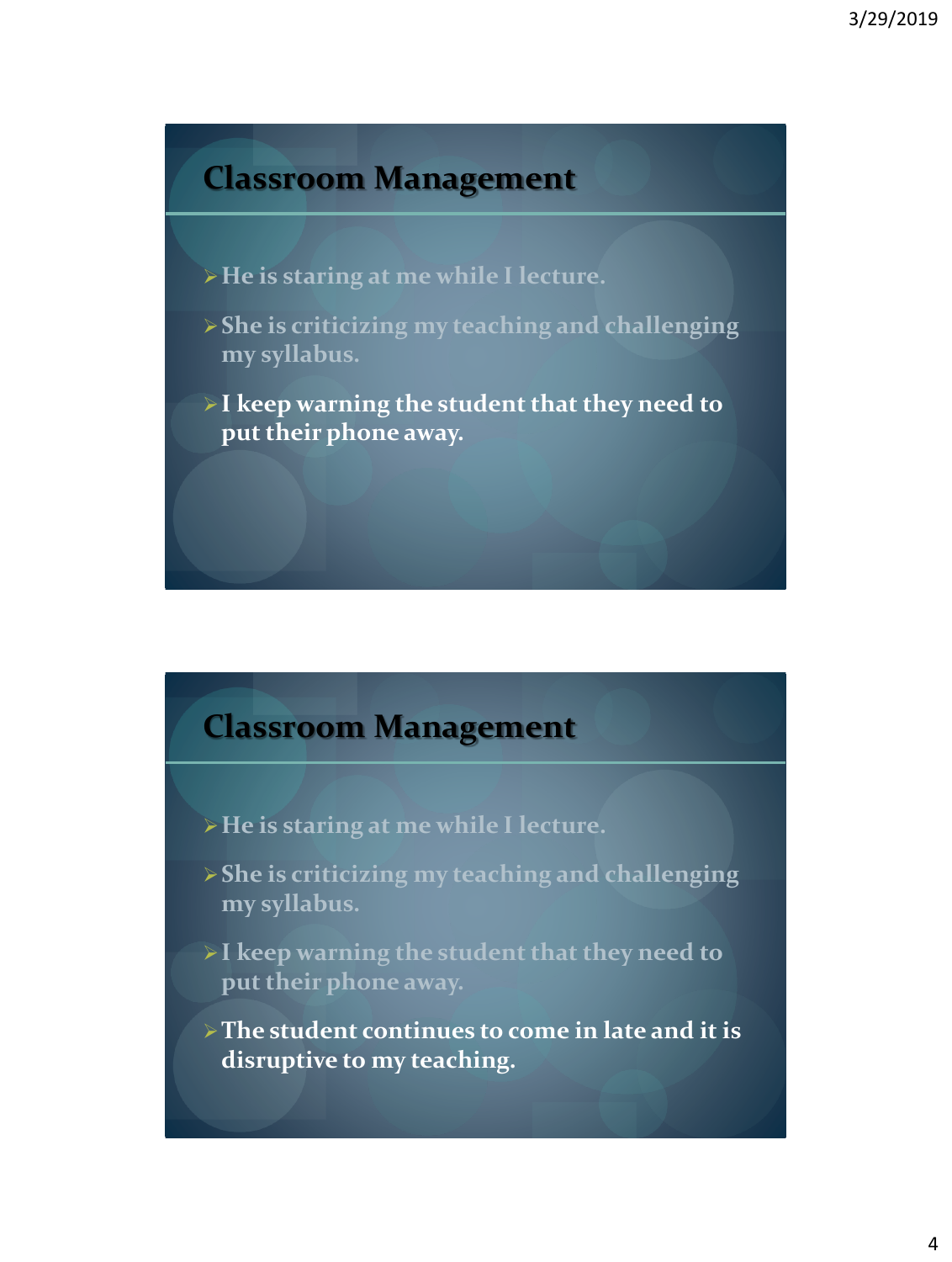

# **Student Conduct / Dean of Students**

#### *Examples:*

- ➢ **Academic Misconduct**
- ➢ **Financial Aid Fraud**
- ➢**While visiting an office, the students yells: "This is bullsh\*\*!"**
- ➢ **A student in the classroom repeatedly interrupts, in spite of faculty intervention.**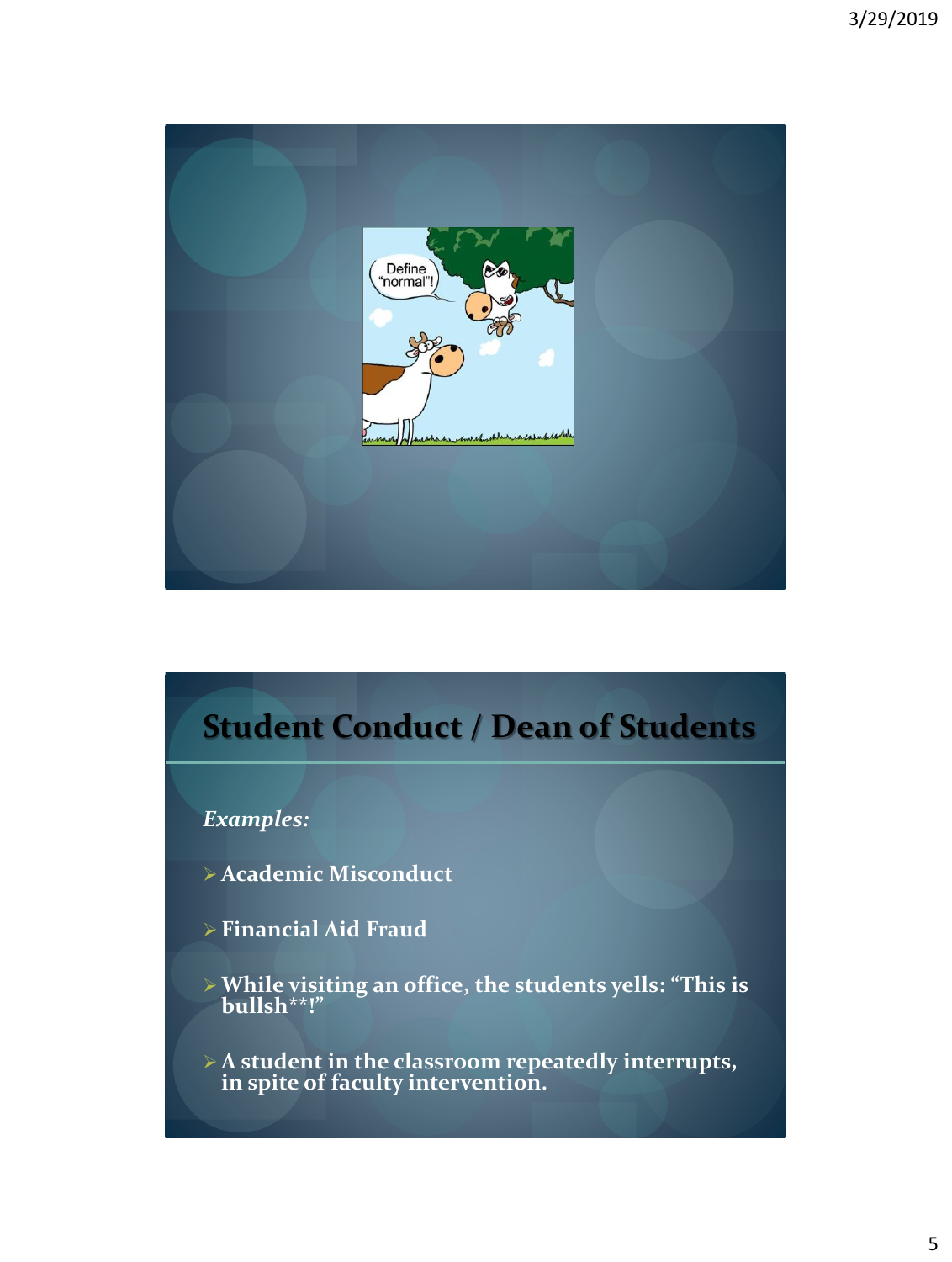## **Public Safety**

#### *Examples***:**

- ➢ **Vandalism**
- ➢ **Multiple reports of cars being disabled.**
- ➢ **A student fires off a flare gun, asking his friend "I wonder how this works." The flare gun goes off, burning a large hole in the new synthetic turf. And the soccer team is practicing on the next field over.**

**NOTE: these cases will end up with the Dean of Students once addressed by Public Safety.**

## **Behavioral Assessment Team**

#### *Examples***:**

- ➢ **Angry student in an office says "I'm going to take you all hostage, and I'm not kidding."**
- ➢ **A student stands within inches of an employee, and while raising his voice, repeatedly punches one hand into the palm of the other hand. Student will not calm down, or leave.**
- ➢ **I'm f\*\*\*ing coming back and blowing this place up.**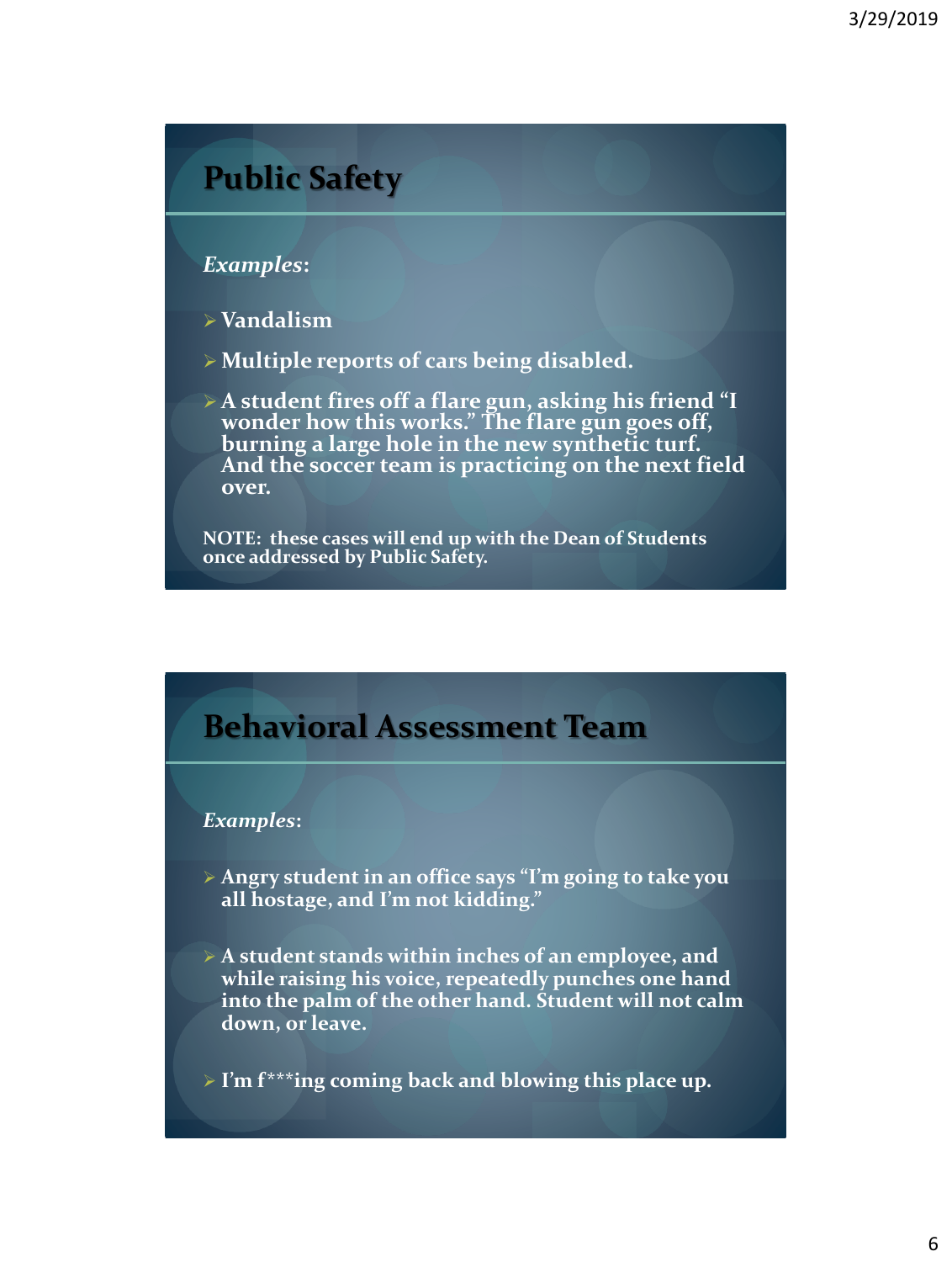# **Why Teams?**

"Threat assessment teams 'are the single best tool we have' to identify people who may pose a risk and to intervene if necessary."

*Inside Higher Education* Article: "Assessing the Threat" by Scott Jaschik (02.15.10) <http://www.insidehighered.com/news/2010/02/15/threat>

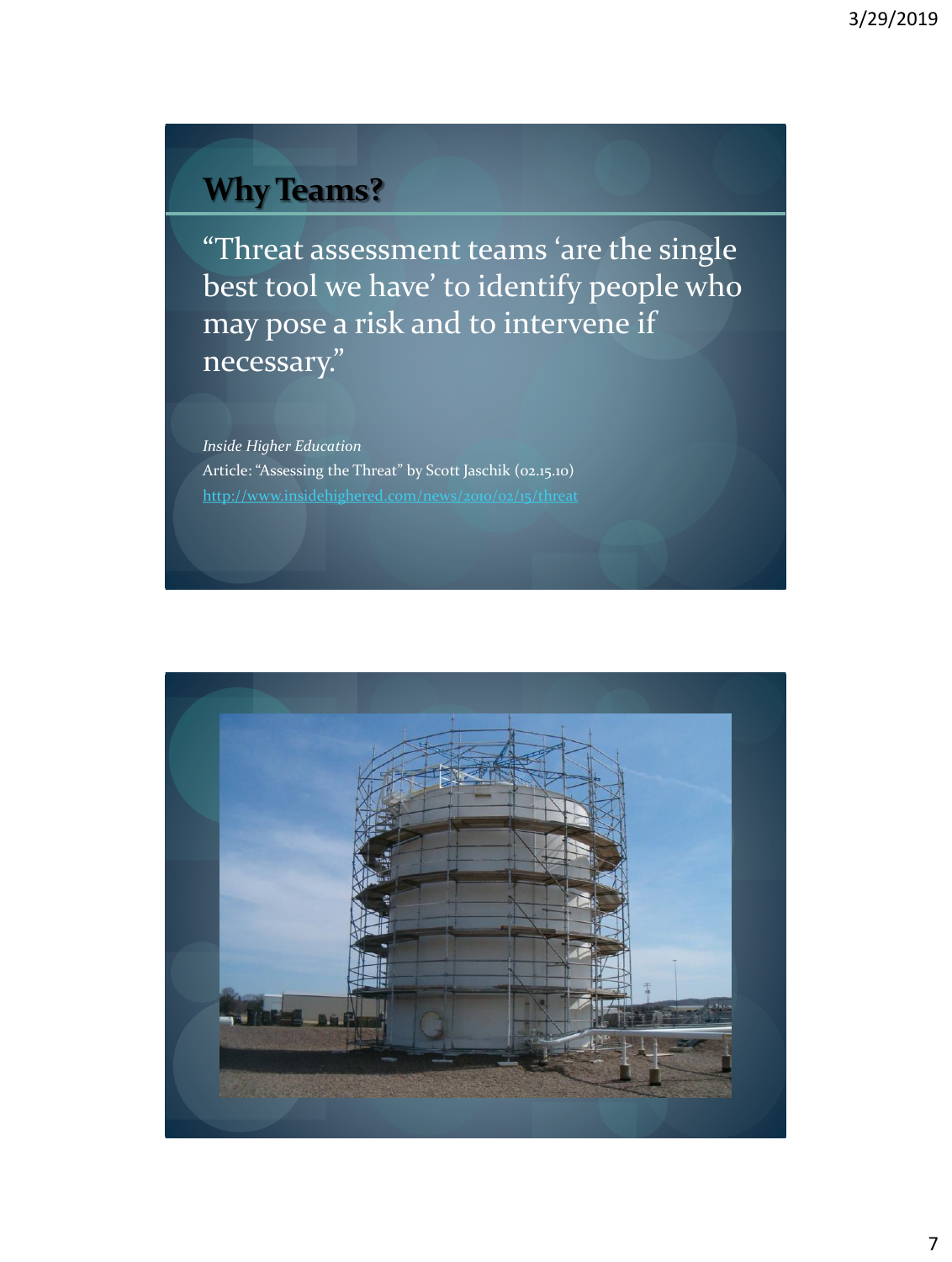## **Snap!**

*Know this …*

It has been shown "that people don't just 'snap.' There is a process as observable, and often as predictable, as water coming to a boil."

Unfortunately, "obvious warnings are frequently ignored."

~ Gavin De Becker, p. 150

### **Team Membership**

Coastline's *core* team:

- ➢ Director, Public Safety and Emergency Management
- ➢ Dean of Students
- ➢ Director of Equity and Title IX
- ➢ Mental Health Counselor (Fall 2018)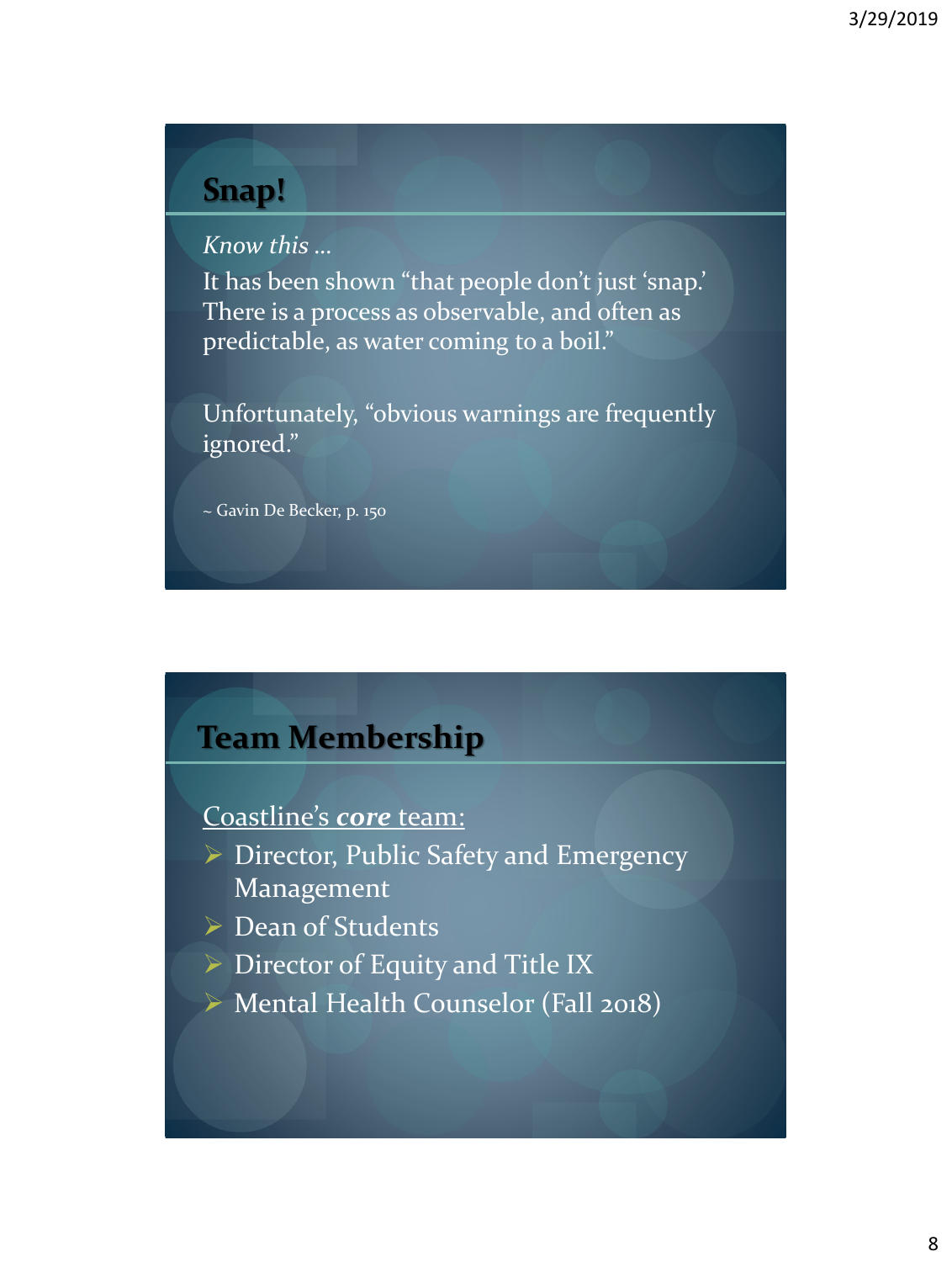## **Team Membership**

#### Coastline's extended team:

- ➢ DSPS
- ➢ EOPS/CARE/CalWORKs/NextUp
- ➢ Veterans Resource Center
- ➢ International
- ➢ Academic Deans
- ➢ Student Life
- ➢ Human Resources
- ➢ DL/Incarcerated
- ➢ Site Facilitators
- ➢ VPSS

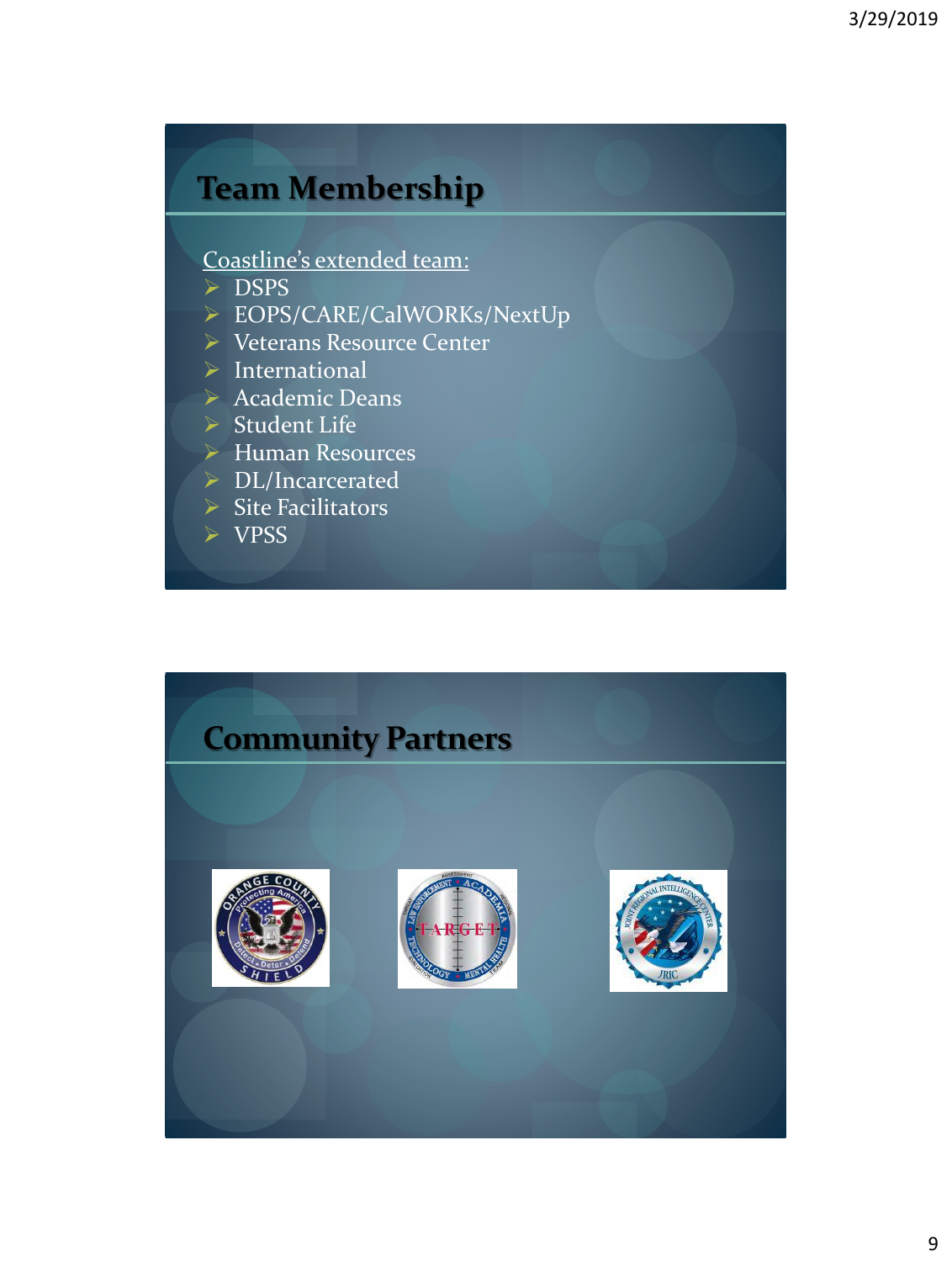

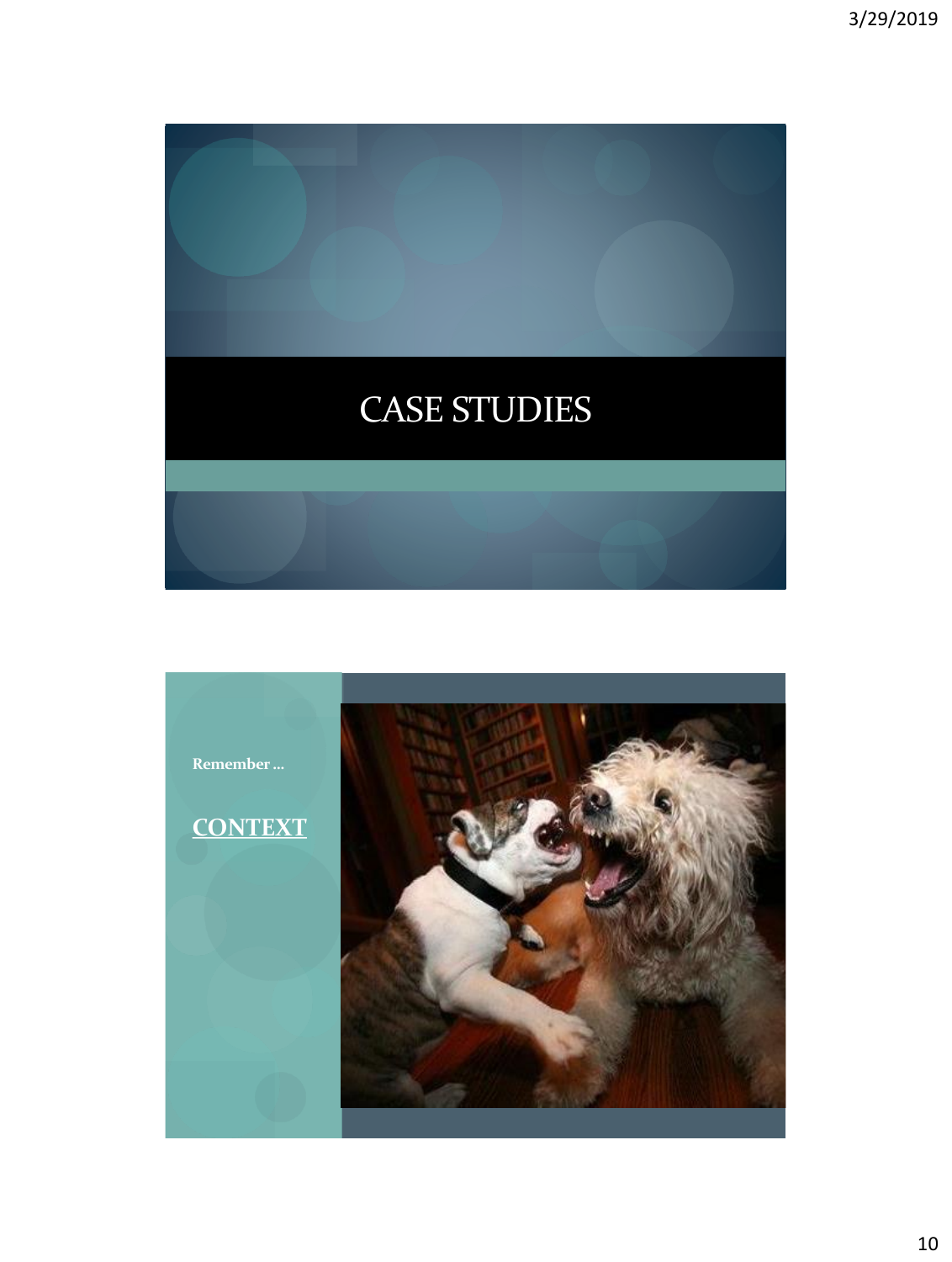

Case Studies will be shared during the presentation.

Because her District's Legal Counsel asks that the presenter not disseminate the case studies either in electronic or print documents.